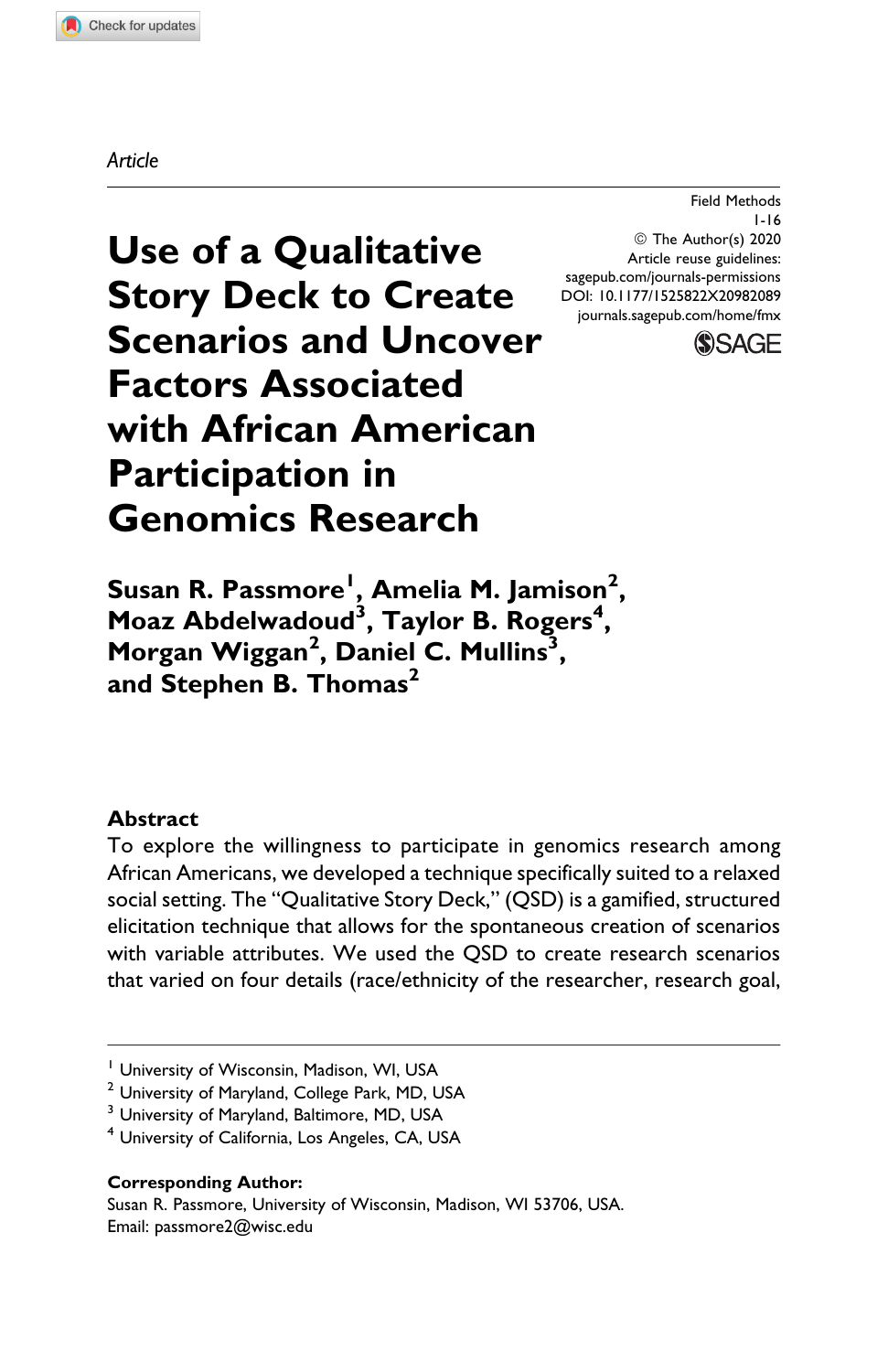biospecimen requested, and institutional affiliation). Participants created scenarios by randomly choosing cards from these categories and provided: (1) a judgment about their willingness to participate in the research project represented; and (2) their thought process in reaching a decision. The QSD has applicability to topics involving decision making or in cases where it would be beneficial to provide vignettes with alternate attributes. Additional benefits include rapid rapport building, applicability to little known or sensitive topics, and suitability for both qualitative and quantitative analyses.

Diversity in medical research is an imperative to equity in treatment innovations, health care delivery, and health promotion. Yet, we continue to see an underrepresentation of African Americans, a population that experiences profound health disparities, in research studies whatever the disease or condition under study (Duma et al. 2018; Haga 2010; Knepper and McLeod 2018; Landry et al. 2018). This underrepresentation is the result of multiple factors, including a distrust of researchers and health professionals relating to past research abuses as well as continued experiences of discrimination in health care settings (Lee et al. 2019; Scharff et al. 2010). Genomic studies, the foundation for advances in precision medicine, are particularly challenged due to specific issues of distrust around the collection of biospecimens and the use of biobanking (Cohn et al. 2015; Halbert et al. 2016; Haldeman et al. 2014; Lemke et al. 2010). Biospecimens and DNA are uniquely tied to identity. When they are collected with an intent for use in future, yet to be defined studies, a host of fears emerge, including the unauthorized use of samples for paternity testing, criminal justice purposes, and human cloning (Cohn et al. 2015; Lee et al. 2019).

While we have ample evidence of the underrepresentation of African Americans in genomics research and knowledge of a hesitancy their part to participate in research, we do not have equally clear solutions. To date, research on willingness to participate has been dominated by qualitative, often focus group, explorations of "barriers" and "facilitators" (George et al. 2013; Hughes et al. 2015; Martinez et al. 2017; Owens et al. 2013). This has been problematic for several reasons. Focus groups are ill suited to the exploration of sensitive, abstract, or remote topics (Cyr 2016; Wolgemuth et al. 2015). In addition, willingness to participate in genomics is a challenging topic. Many Americans have little understanding of basic genetic concepts and may not be able to conceptualize what genomics research entails or why it is important, leaving participants to struggle for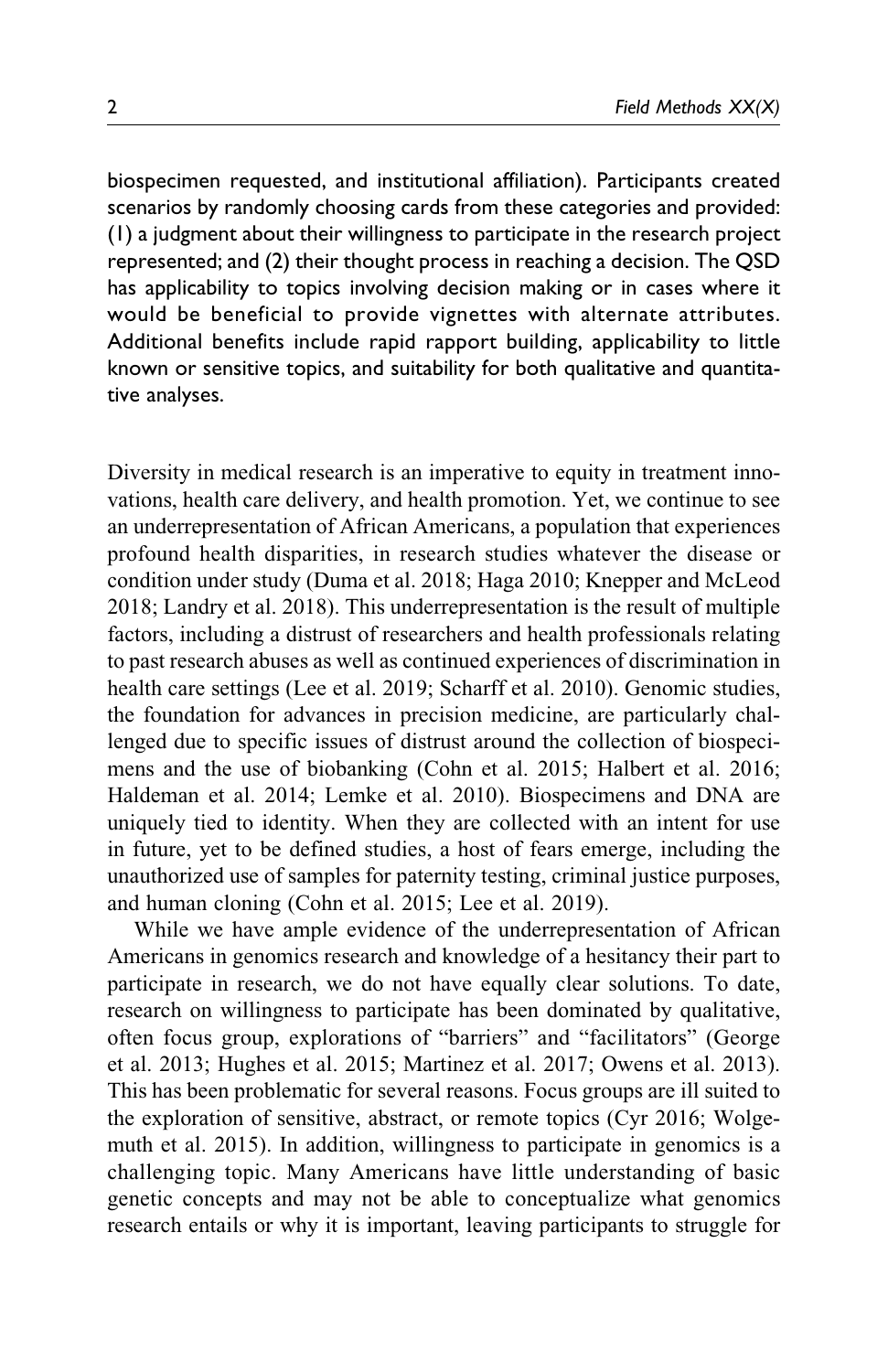context (Christensen et al. 2010). Moreover, as noted, research participation brings up sensitive topics of race, discrimination, and research abuse in underrepresented communities (George et al. 2013; Halbert et al. 2016; Passmore et al. 2020). For African Americans, the US Public Health Service Syphilis Study at Tuskegee in particular is a longstanding example of injustice and research abuse as is the more recently publicized story of Henrietta Lacks (Javitt 2010; Lee et al. 2019; Reverby 2010; Scharff et al. 2010). Thus, the study of research participation requires a well-established rapport and the ability to communicate the remote aspects of context while allowing participants some measure of social distance from the discussion (Latkin et al. 2016; Oltmann 2016). Interestingly, although distrust of researchers is a well-known barrier to research participation, those studying willingness to participate in research do not typically report what should be important information that speaks to validity—e.g., the race/ ethnicity of data collectors and the procedures to establish rapport (Miller 2017; Professor et al. 2008).

Another challenge to studying willingness to participate in research is related to the nature of the question itself. Without the use of ranking or rating exercises (Bernard 2017), qualitative explorations of barriers and facilitators miss that the decision to participate is a process that involves the weighing of some factors in relation to others (Bruch and Feinberg 2017). For example, we know that people list an altruistic research goal, financial incentives, and trust in the research team as motivations to participate in research (Garza et al. 2017). Yet, we have not been able to explore whether there is a point where a larger financial incentive outweighs an altruistic goal or vice versa. We also do not know how big and complex concepts such as altruism and trust are operationalized in participant consideration of their willingness to participate in research. Methodologies that can get at willingness to participate need to allow for this compensatory nature of decision making and provide a means for participants to envision a real context (Bruch and Feinberg 2017; Evans et al. 2015).

We addressed the challenges described above with both setting and method. To aid in rapport, we set our interviews in Black barbershops where the members of the research team had worked previously (Harris-Lacewell 2010; Linnan et al. 2012). We developed a Qualitative Story Deck (QSD), a deliberately social and fun, gamified, structured elicitation technique to allow for the spontaneous creation of stories/scenarios with variable attributes. QSD has roots in several methods. It is a card sort (Bernard 2017; Morse 2016; Ryan and Bernard 2003) used to create experimental vignettes like those used in survey research (Aguinis and Bradley 2014; Atzmüller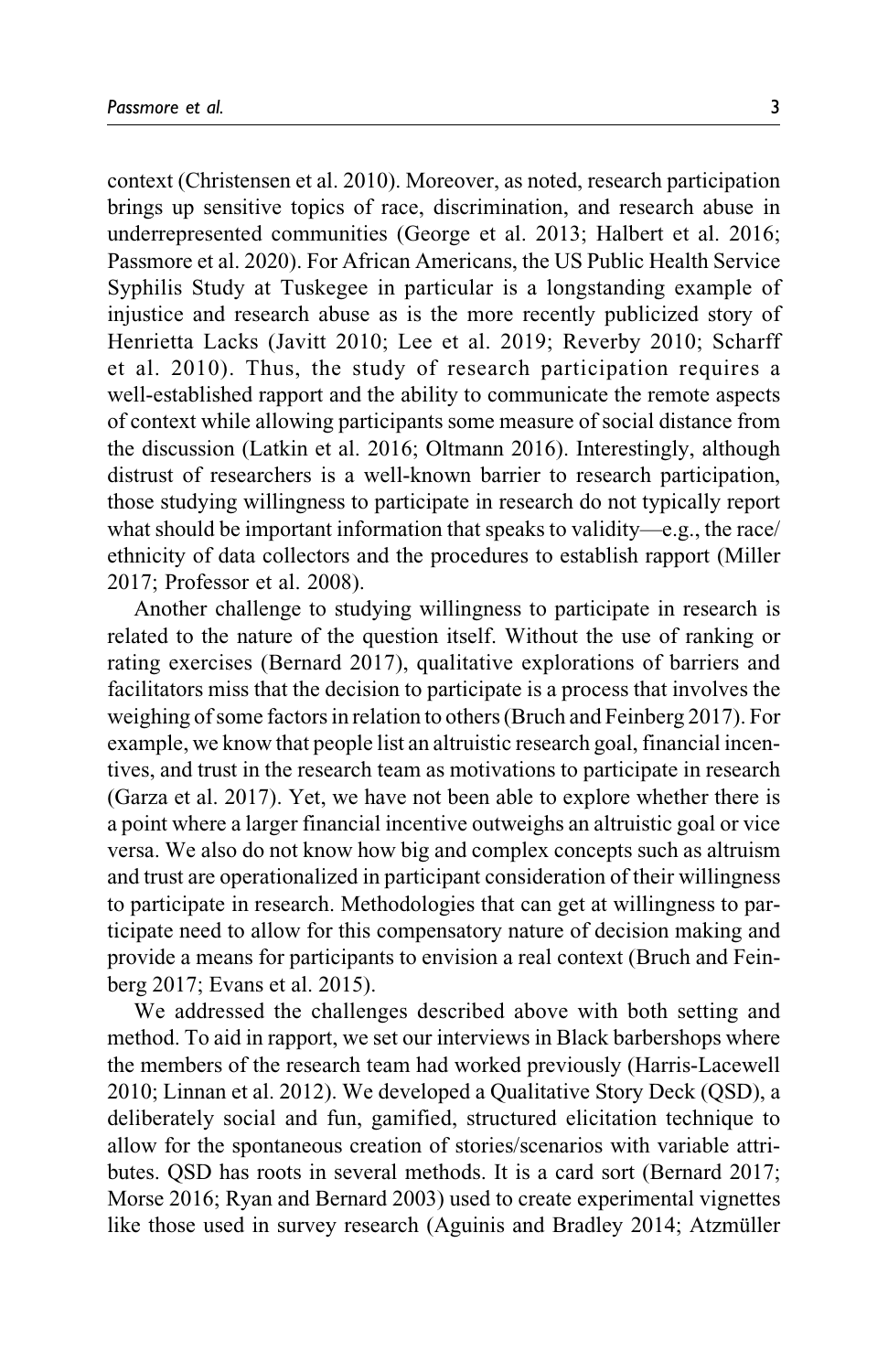and Steiner 2010) for a qualitative adaptation of a choice experiment frequently used in the study of decision making (Bruch and Feinberg 2017; Clark et al. 2014). This approach allowed us to: (1) frame questions so that they would be easy to understand and respond to; (2) get at the interaction of factors affecting willingness to participate in research; and (3) use an engaging methodology that fit in with the setting of the barbershops.

### **Method**

We used the QSD technique to create research scenarios that varied on four dimensions: (1) race/ethnicity of the researcher; (2) research goal; (3) type of biospecimen requested; and (4) institutional affiliation of researcher. Participants created scenarios by randomly choosing cards from these categories and provided a judgment about their willingness to participate in the research project represented. They were also asked to describe their thought process in considering the decision. In the end, we were successful in interviewing 84 participants the majority of whom were men  $(70\%)$  who all self-identified as African American. All data collection activities were reviewed and approved by the University of Maryland, College Park Institutional Review Board (#1143589).

### **Setting and Rapport**

Our interviewers were experienced, skilled men and women who self-identified as people of color and were familiar with the social context of the barbershops. We chose to work in barbershops due to the specific environment they provide. Black barbershops are cultural spaces marked by light-hearted, jocular, and relaxed discussion about serious, even controversial, topics (Harris-Lacewell 2010; Linnan et al. 2012; Mills 2005). All shop owners and barbers gave consent for data collection activities, which were held only at times convenient for them. We did our best to avoid getting in the way of the business of the shops. Interviewers spent considerable time in the shops socializing and building rapport where they engaged in group conversations. They approached both clients and barbers to let them know about the project and interview.

Interviews were conducted with those who self-selected. As an activity, the QSD was perceived as fun and interesting and although interviews were held away from others whenever possible, they had the added advantage of piquing the interest of others in the shop who later asked to be interviewed.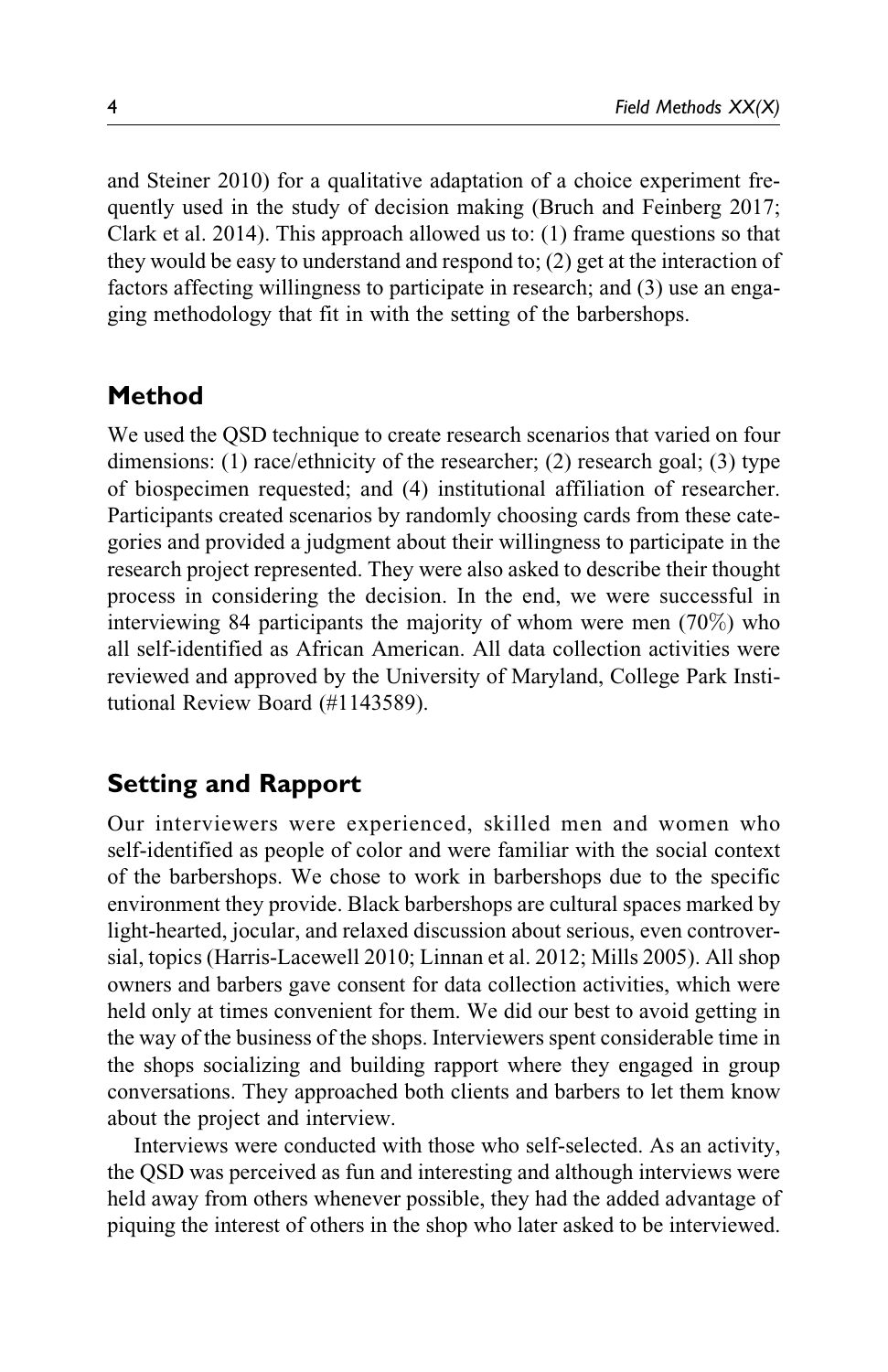

**Figure 1.** Card pile categories and variants.

Frequently, clients and barbers in the shops also encouraged newcomers to participate.

# **Data Collection**

At the onset of the interview, interviewers presented participants with four piles of cards representing four details about a hypothetical genomics research project. These details were: (1) Who are you? (researcher race/ ethnicity); (2) Where are you from? (institutional affiliation of the researcher); (3) What do you want? (type of biospecimen requested); and (4) For What? (goal of the research). Each category included three variants. Under "Who are you," researchers could be White, African American, or another unspecified race/ethnicity. Institutional affiliations included an elite private university with a well-known history of research abuse, a state university, and a local Historically Black University (HBCU). Each of these institutions were specifically named on the cards (although institution names are omitted here). Biospecimen requests included a tube of blood, a drop of blood and spit/saliva. Finally, research goals could be "to help people with a disease I care about"; "to specifically help people in [local community]; or "to go to a 'bank' for future studies" (see Figure 1).

STEP 1: Piles were placed face down (showing only pile categories) in front of the participant and we asked them to create a hypothetical research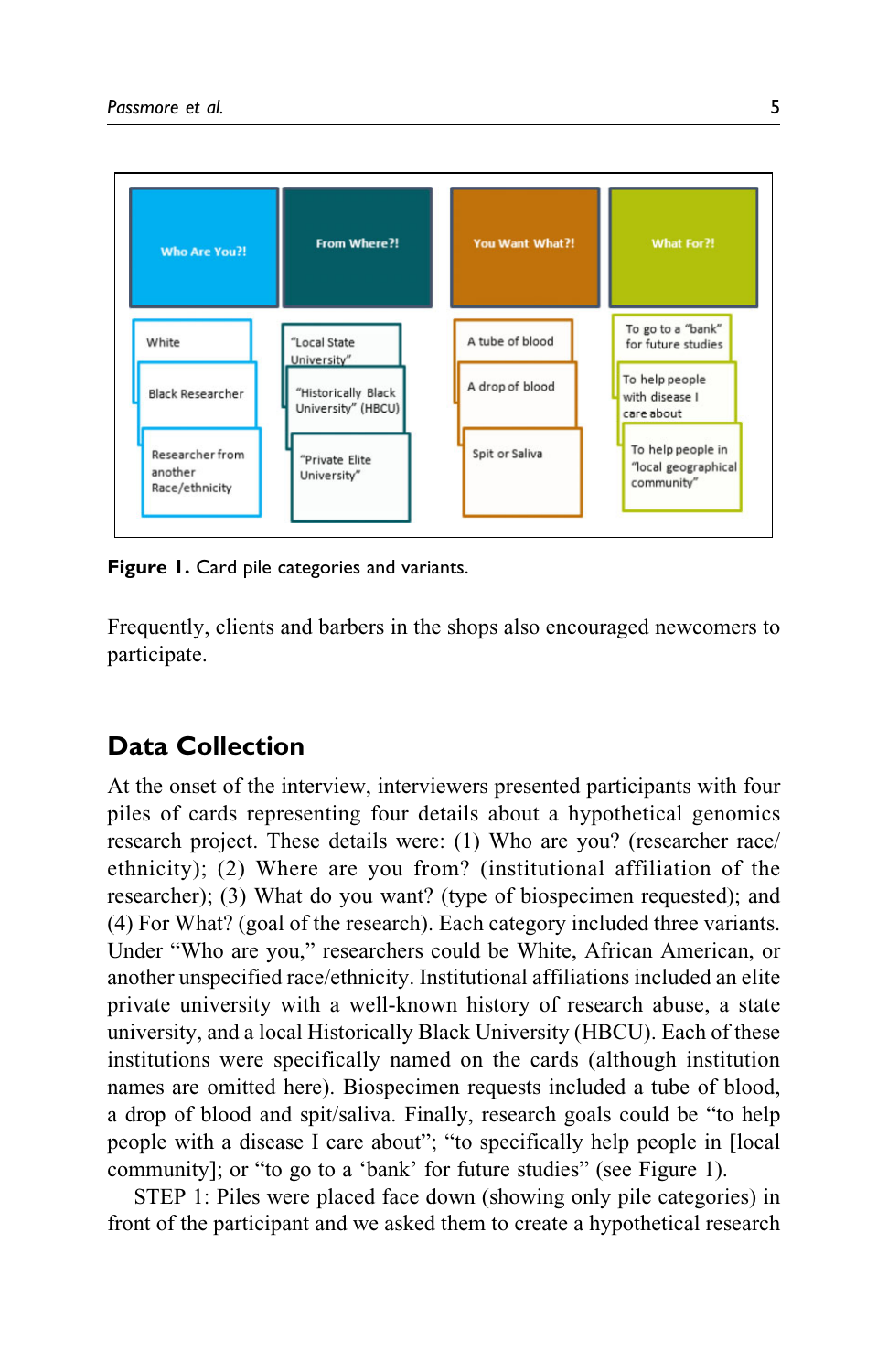

**Figure 2.** Research scenario 1 example.

scenario by choosing one card from each pile and turning them over (see Figure 2).

Participants were then asked if they would agree to participate in the project represented. Interviewers probed on participant answers and the influence of each card on their decision (e.g., Ok, so you wouldn't want to do this study. Why? Was it because the researcher came from "HBCU"? Was it because of the use of a data bank? etc.). Once the participant addressed the role each card played, interviewers moved onto Steps 2–3.

STEPS 2 and 3: The process in step 1 was repeated with two more sets of cards. Participants were asked to explain their responses.

STEP 4: All cards were laid face up and participants were asked to choose a card from each pile that, when put together, would create what they would consider to be an ideal project—the one in which they would be most likely to participate. Participants were asked to thoroughly explain their choices. Interviewers used probes as necessary.

STEP 5: The interviewer replaced the institutional affiliation chosen by the participant in the ideal scenario (step 4) with a wild card representing the government as an institutional affiliation. Participants were then asked how the change impacted their willingness to participate in the final hypothetical scenario. Participants were asked to thoroughly explain their choices. Interviewers used probes as necessary (see Figure 3).

# **Choice of Scenario Characteristics**

Our choice of the four dimensions used in research scenarios was informed by previous research. The researcher's race was included to explore the relative weight of racial/ethnic concordance, which is a known facilitator of trust in research and health care (Frierson et al. 2019; Fryer et al. 2015; Shen et al. 2018). The research goal was included to explore the power of altruism in willingness to participate in research (Chin et al. 2016; Hughes et al. 2015; Ojukwu et al. 2018). It also afforded an opportunity to explore the role of biobanking, a known barrier. Institutional affiliation is less well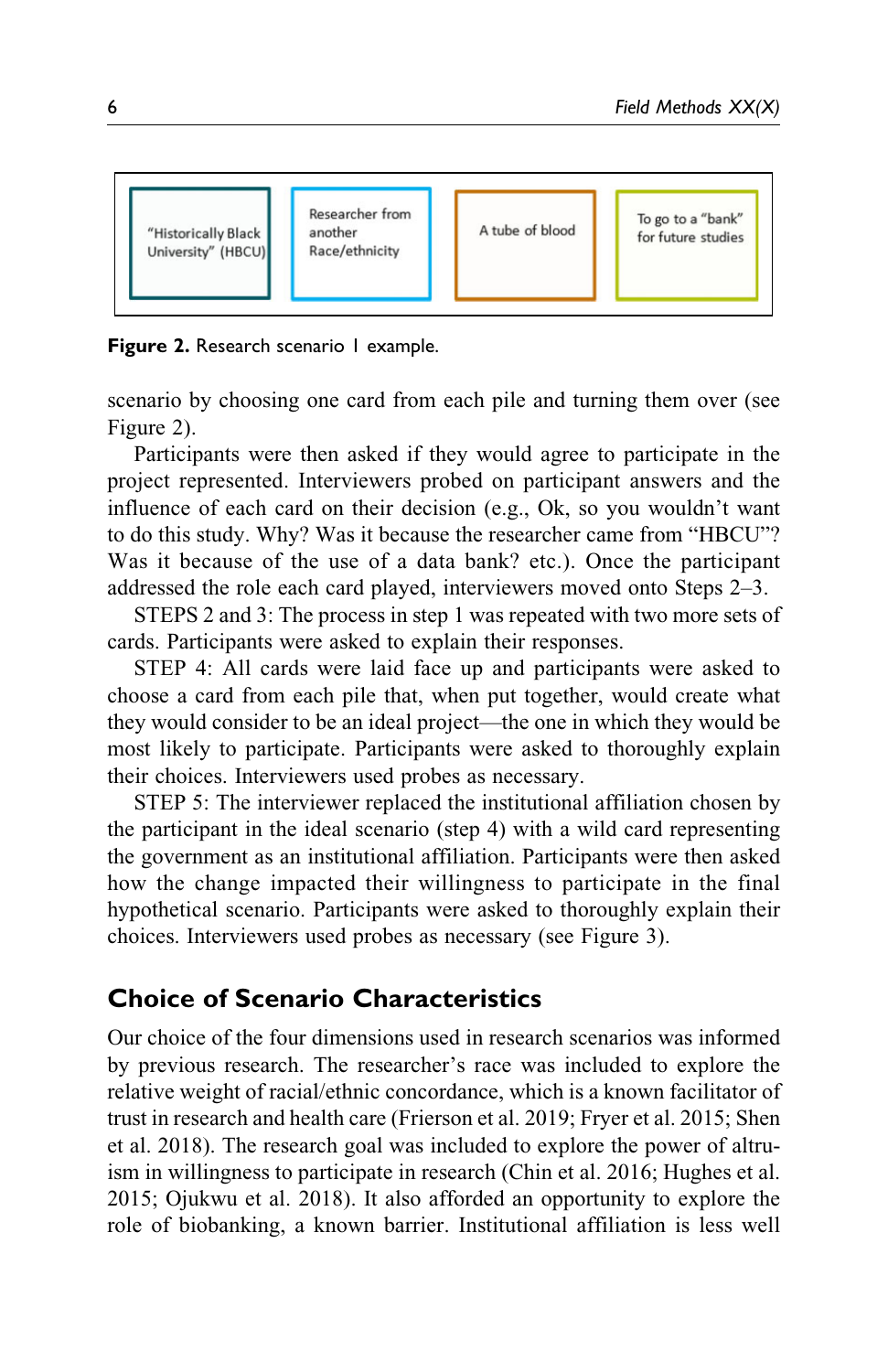

**Figure 3.** "WILD CARD" research scenario example.

studied but also described as a barrier to participation, especially regarding institutions associated with research abuse (Davison et al. 2017; Smirnoff et al. 2018). The choice of biospecimen was intended to flesh out the differential effects of type of biospecimen (saliva and drop/tube of blood), invasiveness of data collection, and the use of DNA more generally. Finally, the choice to add the "WILD CARD" of government was the result of previously described mistrust inspired by the U.S. Public Health Syphilis Study at Tuskegee among other incidents and conspiracy theories that involve the victimization of African Americans (Cohn et al. 2015; Mattocks et al. 2017; Quinn et al. 2019).

# **Results**

# *Quality of Data and Data Collection*

The result of the application of the QSD was relaxed, informative interviews that produced rich data about the interaction of research scenario attributes. By using the QSD, we captured participant perspectives more quickly than if we had used a more typical question format. The visual and game-like aspects allowed participants to immediately understand and respond (Glegg 2019). As a result, both our interviews and the transcripts they produced were quite short. Each interview lasted approximately 20–30 minutes, which reduced participant burden and also afforded rich data. Our transcripts were short but were composed of a clear majority of participant words rather than those of our interviewers as a result of the incorporation of visual cues (Glegg 2019). Due to of all these factors as well as the structuring of the interview, coding and analysis was also particularly quick and efficient.

We found that participants enjoyed the game-like approach. We did not ask for feedback on the method, but several participants commented on it. For example, "It's cool. I like this stuff ... because I feel like if you would have, like, did it any other way . . . it would have just been like boring or lose the person's interest."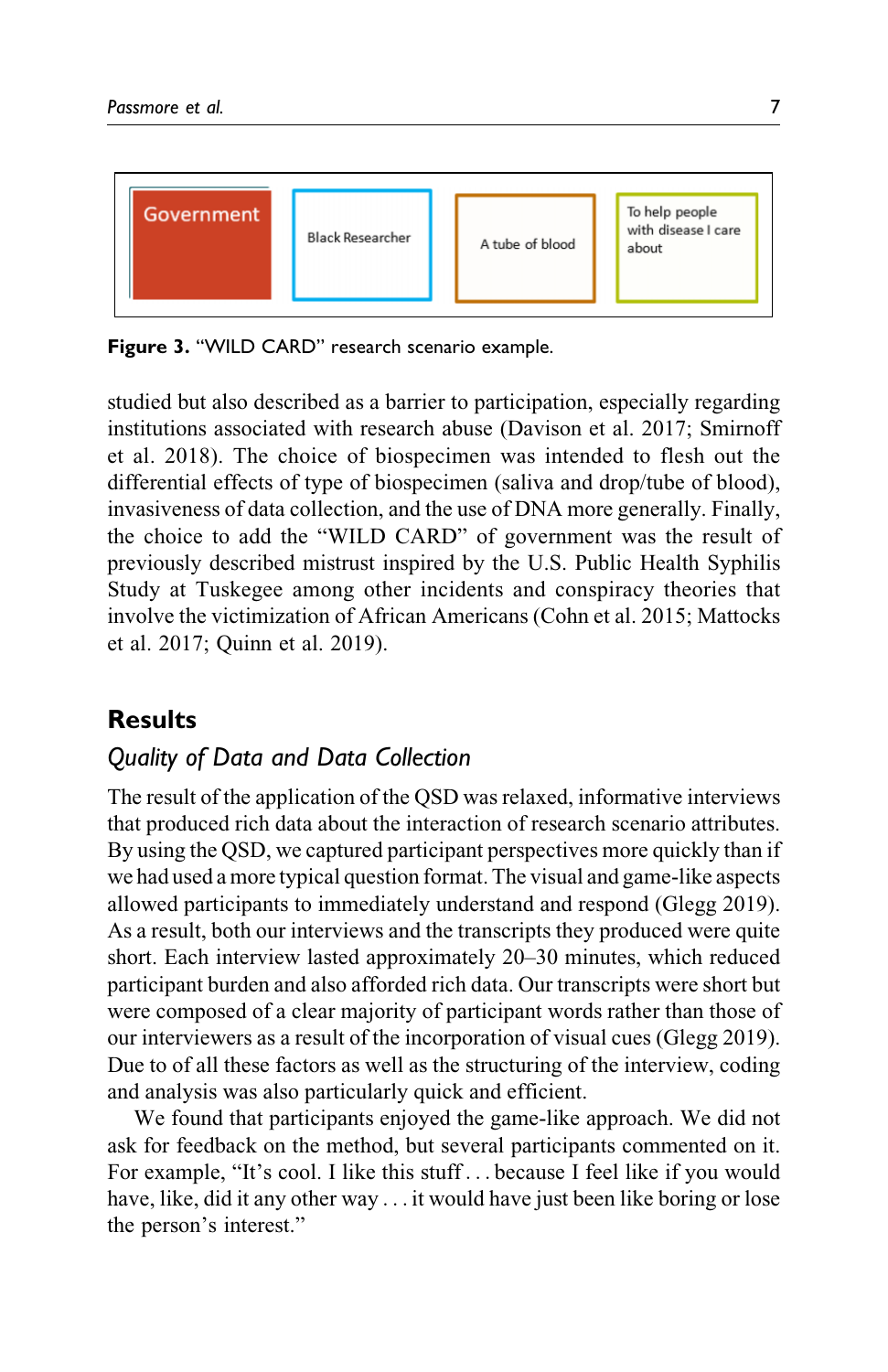In all, the combination of the social setting with the data collection method created an environment where we were able to quickly build rapport and access candid responses. For example, the following quotes illustrate a freedom of expression commonly found in our transcripts.

| Participant: | Yeah. I think going to the university is robbing people, period,<br>because you can get all this good sweet information you can<br>get out of school right off YouTube. YouTube University,<br>that's what I call it.                          |
|--------------|------------------------------------------------------------------------------------------------------------------------------------------------------------------------------------------------------------------------------------------------|
| Interviewer: | You think they're taking advantage of people.                                                                                                                                                                                                  |
| Participant: | Hell yeah. You've got to take out all these student loans and                                                                                                                                                                                  |
|              | then you've got to pay it back, you've got to fucking pay.                                                                                                                                                                                     |
|              | Fuck that, excuse my French.                                                                                                                                                                                                                   |
| Interviewer: | No, you're fine. You're good.                                                                                                                                                                                                                  |
| Participant: | I'm just saying. I ain't with the shit at all. Like I said, I don't<br>care about who is researching or what school it is.                                                                                                                     |
| Interviewer: | What about the reason that they're researching, does that<br>matter?                                                                                                                                                                           |
| Participant: | Well let's go, let's dig into the diseases, where they come<br>from. We can go down the line and find out where they come<br>from. Most of them, shit, they're created for big pharma. They<br>create a sickness, then they create a solution. |

### *Accessing the Unexpected and Understanding the Interaction of Attributes*

The use of the QSD helped uncover feelings that emerged for participants that may not have emerged in response to more abstract questions. For example, the combination of unexpected attributes in a hypothetical study sometimes led participants to unpack perceptions that they may not have otherwise. The following quote comes from a participant who was surprised by the hypothetical research scenario involving a Black/African American researcher from a private elite university.

| Interviewer: | Yeah, he works for [private elite university]. He didn't go  |
|--------------|--------------------------------------------------------------|
|              | there for school.                                            |
| Participant: | I don't know, because I mean, you've got Black people that   |
|              | try to act White, too, so I don't know. It depends on how he |
|              | approaches it.                                               |
| Interviewer: | Okay. So, you would need to feel him out                     |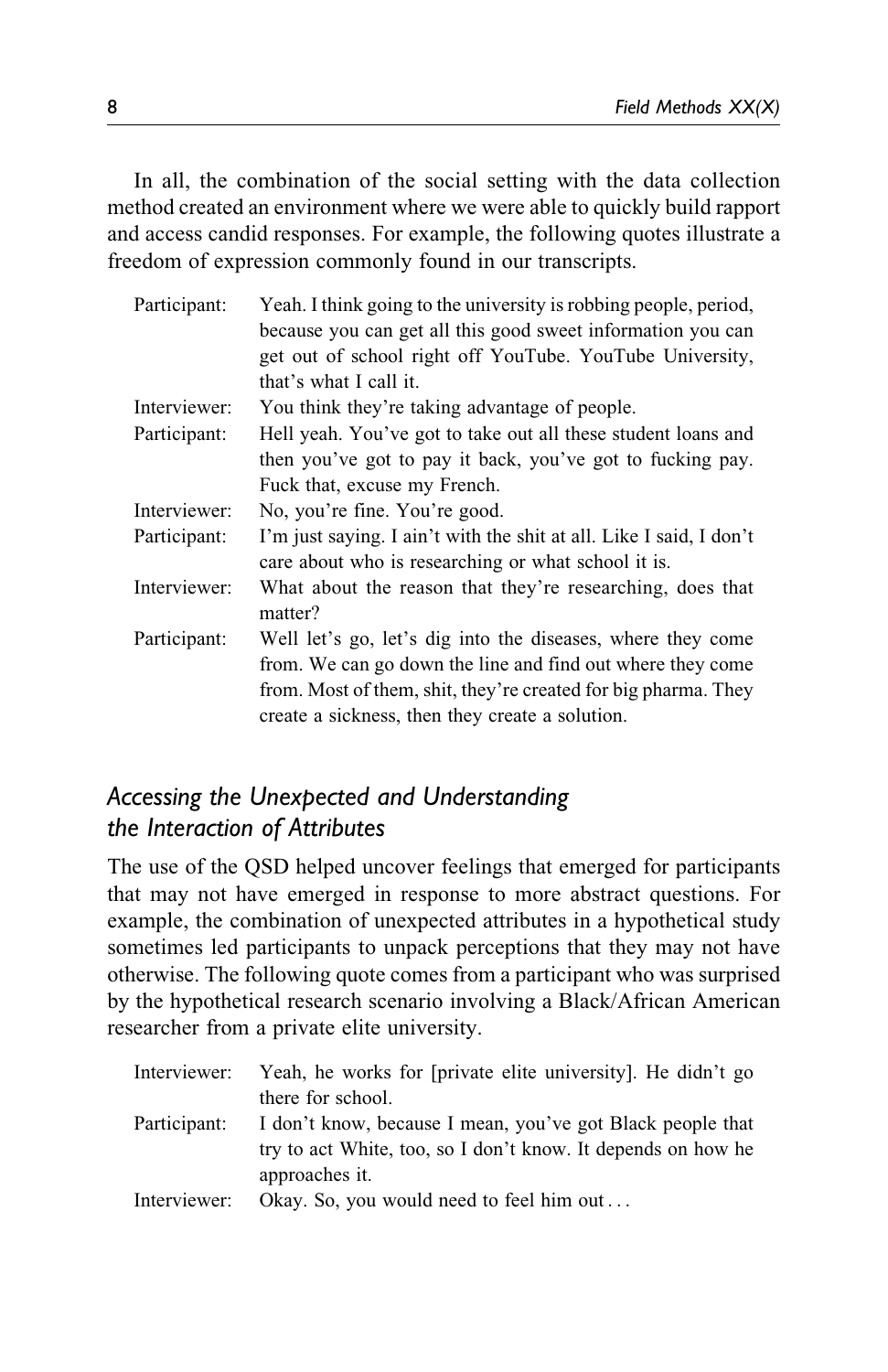Previously, this participant interpreted the Black/African American researcher as trustworthy and the private, predominantly White university as not. In combination, however, he expresses a more nuanced assessment providing us with richer data. In a similar scenario, the research project scenario chosen involved a White researcher representing an HBCU.

| Interviewer: | Yeah, this is a White person working at [HBCU], so-          |
|--------------|--------------------------------------------------------------|
| Participant: | Yeah, he may do care about them                              |
| Interviewer: | So does [HBCU] save the situation? I'm trying to understand. |
| Participant: | Well, a little bit. This is a little—because he works around |
|              | Black people $\dots$                                         |

Previous studies have found racial concordance (between researcher and participant) to be a predictor of willingness to participate (Frierson et al. 2019). Our findings add that both the institutional affiliation and the racial identity of the researcher can act as heuristics or shortcuts in the decision-making process, representing trustworthiness. Thus, there are circumstances in which White researchers might be found trustworthy.

Another example of the value of exploring the interaction of variables comes from the final scenario presented to participants. As noted, in step 5, a wild card was pulled from the deck and replaced the institution card in the ideal scenario with the government. The introduction of government as the institutional affiliation was often a deal breaker. Almost all (96.3%) participants agreed to participate in their chosen ideal situation. However, once that ideal institution was changed to government, willingness to participate dramatically dropped to 22.8%. The following are a few examples of participant responses from three separate interviews.

| Participant: | Nope. I ain't doing nothing for the government. Nope.                           |
|--------------|---------------------------------------------------------------------------------|
| And.         |                                                                                 |
| Participant: | Brakes, emergency brakes! Something is going on.                                |
| And,         |                                                                                 |
| Participant: | No! I'm ready to back out the deal.                                             |
| Interviewer: | Okay, you're backing out the deal. Okay. Is there any reason<br>now that $you?$ |
| Participant: | Oh the government, they're shady. They're up to something                       |

As these quotes suggest, the government was a powerful and meaningful indication of a lack of trustworthiness that predictably trumped previously acceptable research scenarios.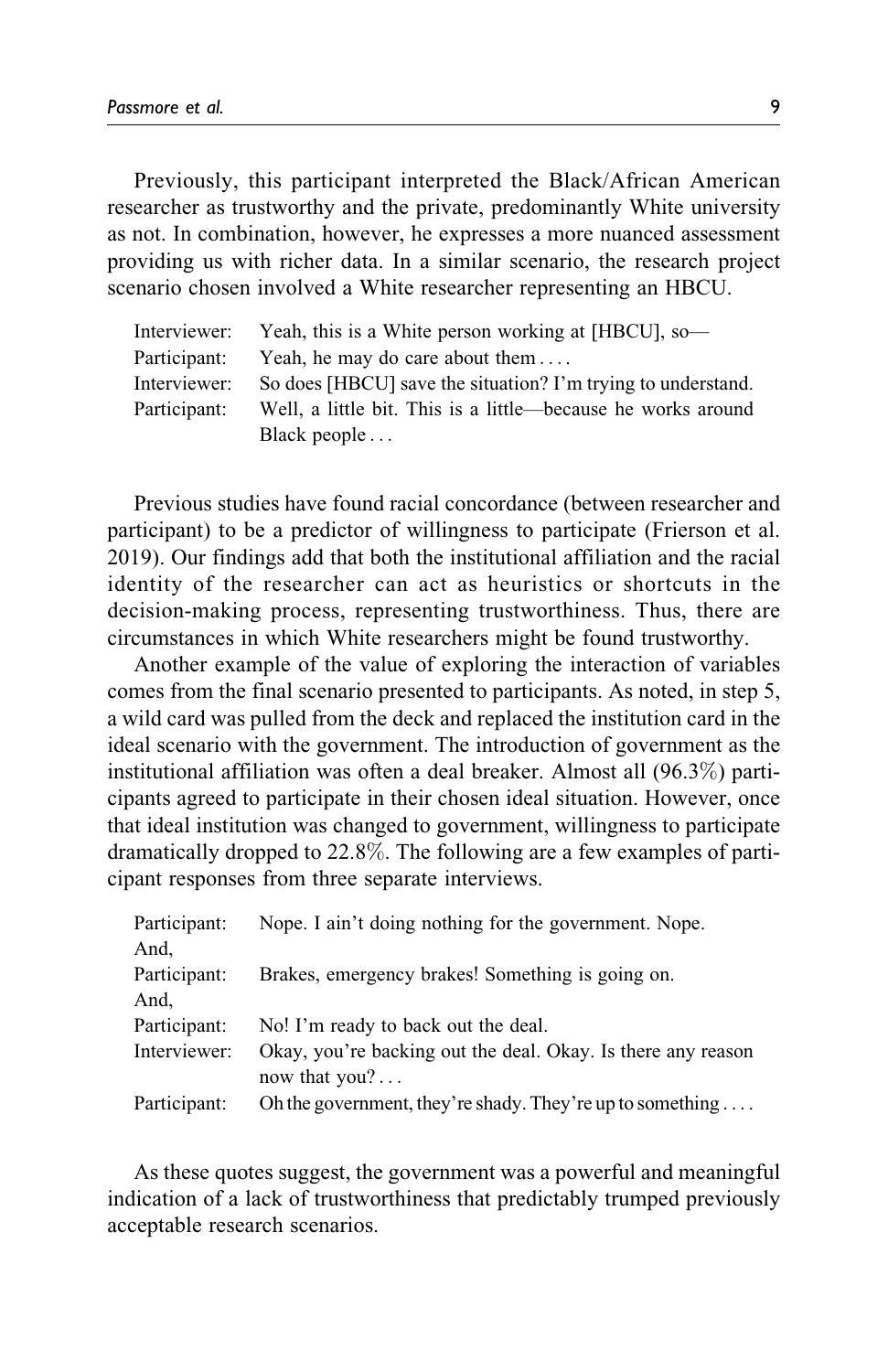# **Analysis**

Quantitatively, we were able to use a classification and regression tree (CART) analysis to determine primary drivers in participant decisions (Breiman 2017; Lemon et al. 2003; Passmore et al. 2020), although other approaches might have been possible. CART analysis (Breiman 2017; Lemon et al. 2003) was applied to all data using the SPSS 25 software (IBM, Chicago, IL). CART recursively partitions the entire sample (parent node) into smaller subgroups (child nodes) based on the binary outcome variable (acceptance or rejection of research scenario). At each partition, this method identifies the factor that best separates data into subgroups related to the outcome, repeating the process until the sample is divided into homogeneous groups and resulting in a classification tree. The benefit of this strategy, relative to other analytical techniques, is that it automatically yields combinations of factors that statistically significantly separates the data based on the outcome variable (willingness to participate in the research).

Qualitatively, we took a team based iterative–inductive thematic approach (Cascio et al. 2019) using NVivo 12 software to facilitate qualitative data management and analysis. The primary goal of our analysis was to reveal on the ground experiences and knowledge of participants that contributed to willingness to participate in research. The stages of the coding process included initial open coding followed by axial coding to express connections between themes and concepts (Sbaraini et al. 2011; Strauss and Corbin 1997). Emergent themes were discussed with the research team for interpretation. We found a high level of consensus across coders, in large part, because the data were so contextualized within research scenarios. Participants expressed their views on individual scenario characteristics both clearly and directly. In our case, themes were unusually consistent across participants, indicating that we were able to tap into well-developed shared knowledge and perspectives on research participation.

# **Methodological Strengths and Limitations**

As noted, the QSD was a fun, quick elicitation method that successfully produced interesting and new knowledge about the willingness to participate in research. For those interested in the adaptation of the method to incorporate other categories or topics, the QSD is ultimately customizable. The number of cards or categories may be adjusted to need, although we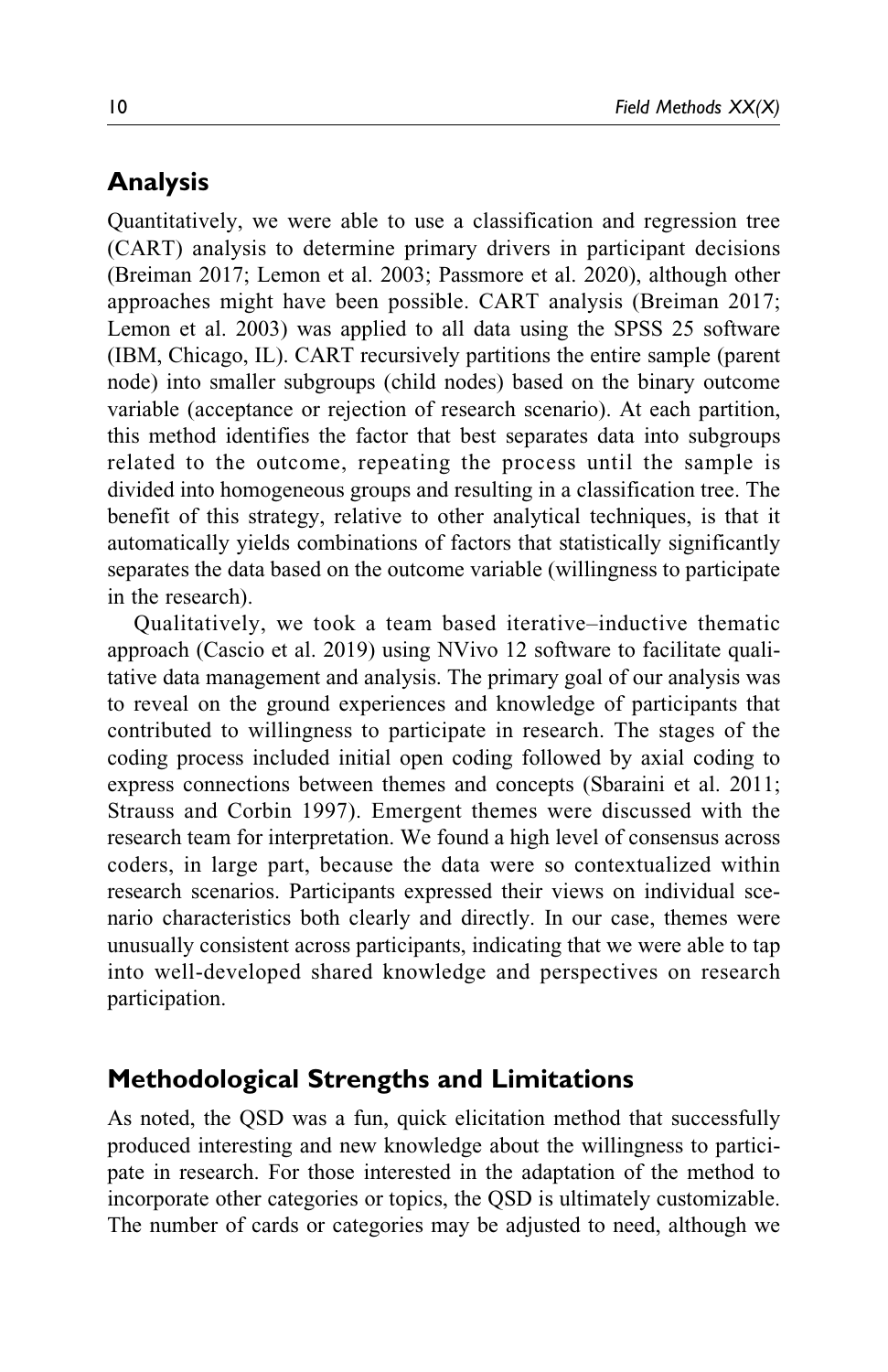would warn that asking about too many scenarios or too many variable attributes may become tiresome for participants. The use of wild cards can be eliminated or expanded. We found that it was a fun way to gain a bit more data without adding an entirely new scenario possibility. Finally, because the QSD so closely resembles a choice experiment, it can be used purely qualitatively and adapted as a mixed method. Our CART analysis approach is an option as is conjoint analysis with the use of a Likert type scale of likeliness to participate (Hauber et al. 2016).

We also recognize that there are limitations to the technique. For example, the use of the QSD limited the number of factors that could be explored to those included on the cards. We discovered insights regarding race/ ethnicity of the researcher, research goal, institutional affiliation, and use of biospecimens. There are, of course, other factors that might contribute to willingness to participate in research such as the use of financial incentives. We limited our story deck to include four factors because we felt that adding more might add so much complexity as to limit the benefit of the technique. Ultimately, this a limitation in any use of a card sort or vignette.

Relatedly, the use of the QSD requires a solid knowledge of the topic to facilitate the development of appropriate attributes. Our team relied on previous research and a well-developed literature of barriers and facilitators to willingness to participate in research. For other less well-explored topics, the development of a story deck may require preliminary research such as a more traditional pile sort or free listing methodology (Bernard 2017). Finally, while the QSD and other types of vignettes are powerful tools to understand attitudes and knowledge, it is important to note that they may not accurately predict behavior. There is, of course, a fundamental difference between the verbalization of reaction to a hypothetical situation and a real-life behavioral response.

A final limitation of this research is in the use of barbershops. The shops were, in some ways, an ideal setting. However, we recognize that conducting the research in a single type of social space introduced a potential selection bias. We cannot say whether conducting interviews in another setting, such as a church or fraternal organization, might have produced different views on the topic.

### **Conclusion**

The QSD is an engaging, interactive method to engage African Americans (and potentially other groups), to explore their willingness to participate in various types of health research. It can be customized to incorporate a range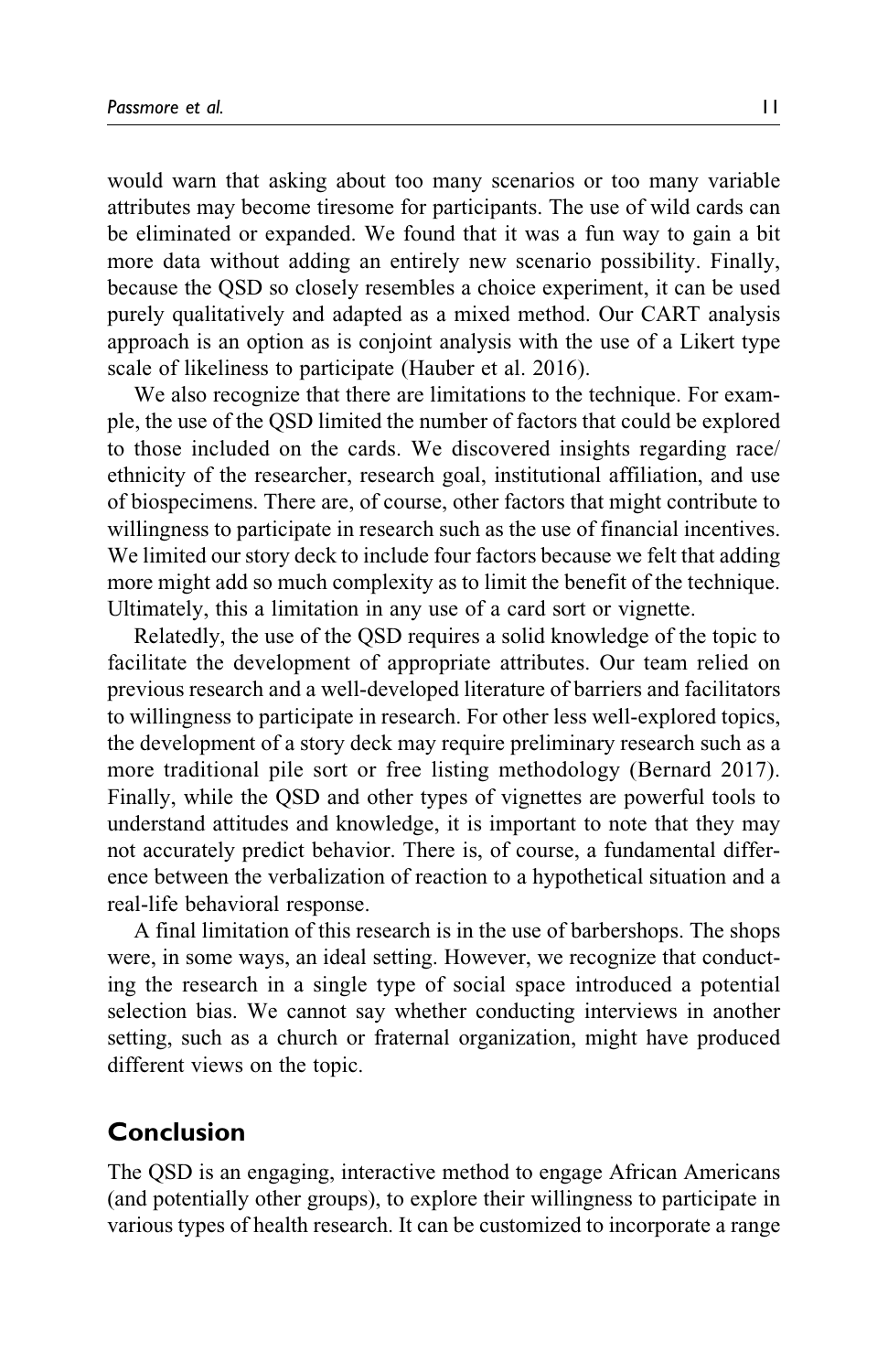of factors that may influence the decision to participate. Importantly, it can also elicit data on the relative weight of these factors. The QSD technique may also be informative in explorations of decision making on other topics, such as vaccine use or other health behaviors or in cases where it would be beneficial to provide vignettes with variable attributes.

### **Authors' Note**

The content is solely the responsibility of the authors and does not represent the official views of the funders.

#### **Acknowledgments**

We are grateful for the critical review and insightful advice offered by the members of the University of Wisconsin-Madison, Institute for Clinical and Translational Research, Qualitative Research Group.

#### **Declaration of Conflicting Interests**

The author(s) declared no potential conflicts of interest with respect to the research, authorship, and/or publication of this article.

#### **Funding**

The author(s) disclosed receipt of the following financial support for the research, authorship, and/or publication of this article: Funding for this project came from a University of Maryland, College Park and University of Maryland, Baltimore Collaborative Seed Grant. This project also received support from the Clinical and Translational Science Award (CTSA) program, through the NIH National Center for Advancing Translational Sciences (NCATS), grant UL1TR002373.

#### **References**

- Aguinis, H., and K. J. Bradley. 2014. Best practice recommendations for designing and implementing experimental vignette methodology studies. Organizational Research Methods 17:351–71.
- Atzmüller, C., and P. M. Steiner. 2010. Experimental vignette studies in survey research. Methodology 6:128–38.
- Bernard, H. R. 2017. Research methods in anthropology: Qualitative and quantitative approaches. Lanham, MD: Rowman & Littlefield.

Breiman, L. 2017. Classification and regression trees. New York: Routledge.

Bruch, E., and F. Feinberg. 2017. Decision-making processes in social contexts. Annual Review of Sociology 43:207–27.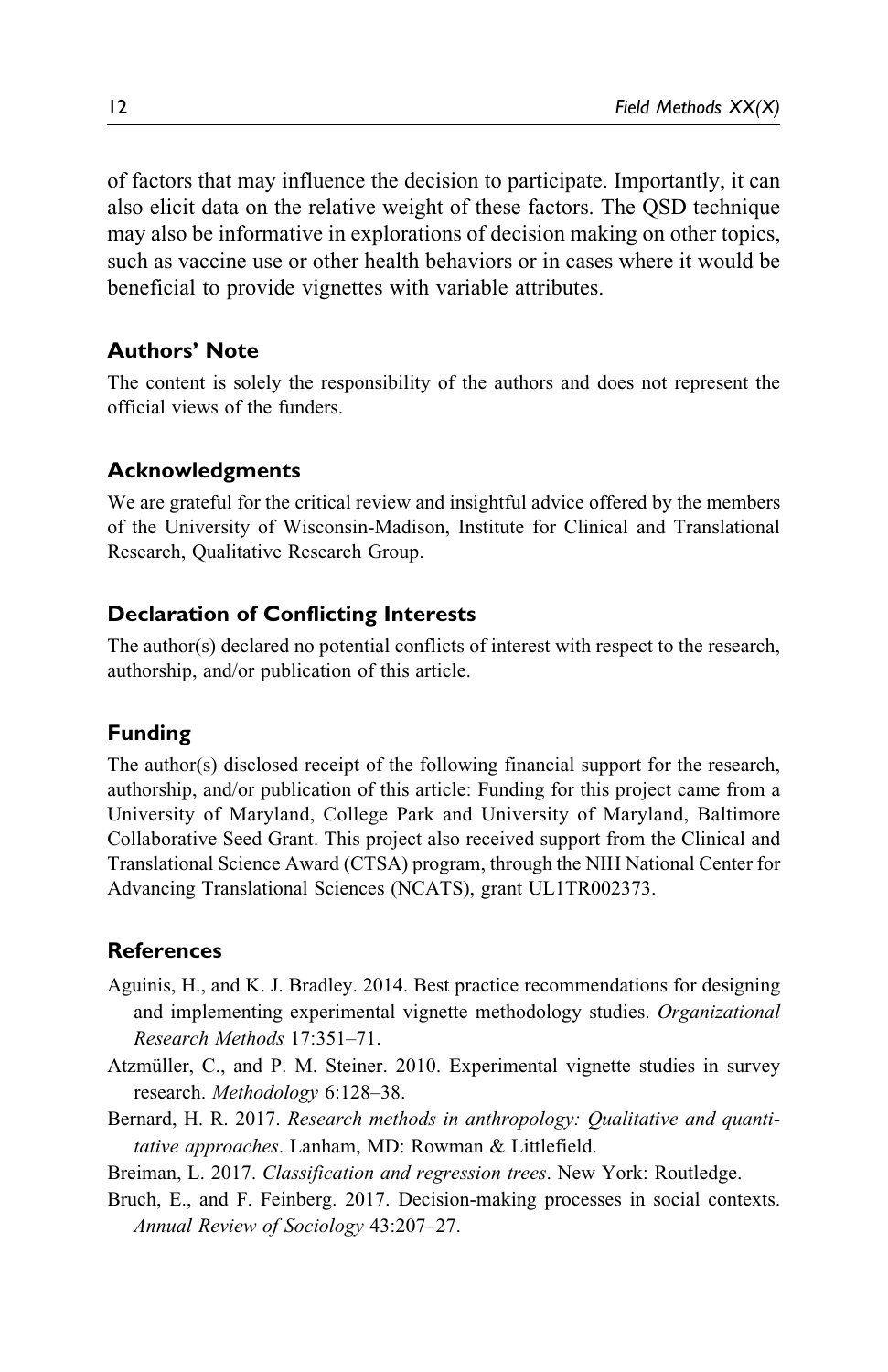- Cascio, M. A., E. Lee, N. Vaudrin, and D. A. Freedman. 2019. A team-based approach to open coding: Considerations for creating intercoder consensus. Field Methods 31:116–30.
- Chin, L. J., J. A. Berenson, and R. L. Klitzman. 2016. Typologies of altruistic and financial motivations for research participation: A qualitative study of MSM in HIV vaccine trials. Journal of Empirical Research on Human Research Ethics 11:299–310.
- Christensen, K. D., T. E. Jayaratne, J. S. Roberts, S. L. R. Kardia, and E. M. Petty. 2010. Understandings of basic genetics in the United States: Results from a national survey of Black and White men and women. Public Health Genomics 13:467–76.
- Clark, M. D., D. Determann, S. Petrou, D. Moro, and E. W. de Bekker-Grob. 2014. Discrete choice experiments in health economics: A review of the literature. PharmacoEconomics 32:883–902.
- Cohn, E. G., M. Husamudeen, E. L. Larson, and J. K. Williams. 2015. Increasing participation in genomic research and biobanking through community-based capacity building. Journal of Genetic Counseling 24:491–502.
- Cyr, J. 2016. The pitfalls and promise of focus groups as a data collection method. Sociological Methods & Research 45:231–59.
- Davison, K. K., J. N. Charles, N. Khandpur, and T. J. Nelson. 2017. Fathers' perceived reasons for their underrepresentation in child health research and strategies to increase their involvement. Maternal and Child Health Journal 21:267–74.
- Duma, N.J. V. Aguilera, J. Paludo, C. L. Haddox, M. Gonzalez Velez, Y. Wang, K. Leventakos, et al. 2018. Representation of minorities and women in oncology clinical trials: Review of the past 14 years. Journal of Oncology Practice 14: e1–10.
- Evans, S. C., M. C. Roberts, J. W. Keeley, J. B. Blossom, C. M. Amaro, A. M. Garcia, C. Odar Stough, K. S. Canter, R. Robles, and G. M. Reed. 2015. Vignette methodologies for studying clinicians' decision-making: Validity, utility, and application in ICD-11 field studies. International Journal of Clinical and Health Psychology 15:160–70.
- Frierson, G. M., B. M. Pinto, D. C. Denman, P. A. Leon, and A. D. Jaffe. 2019. Bridging the gap: Racial concordance as a strategy to increase African American participation in breast cancer research. Journal of Health Psychology 24: 1548–61.
- Fryer, C. S., S. R. Passmore, R. C. Maietta, J. Petruzzelli, E. Casper, N. A. Brown, J. Butler, M. A. Garza, S. B. Thomas, and S. C. Quinn. 2015. The symbolic value and limitations of racial concordance in minority research engagement. Qualitative Health Research 26:830–41.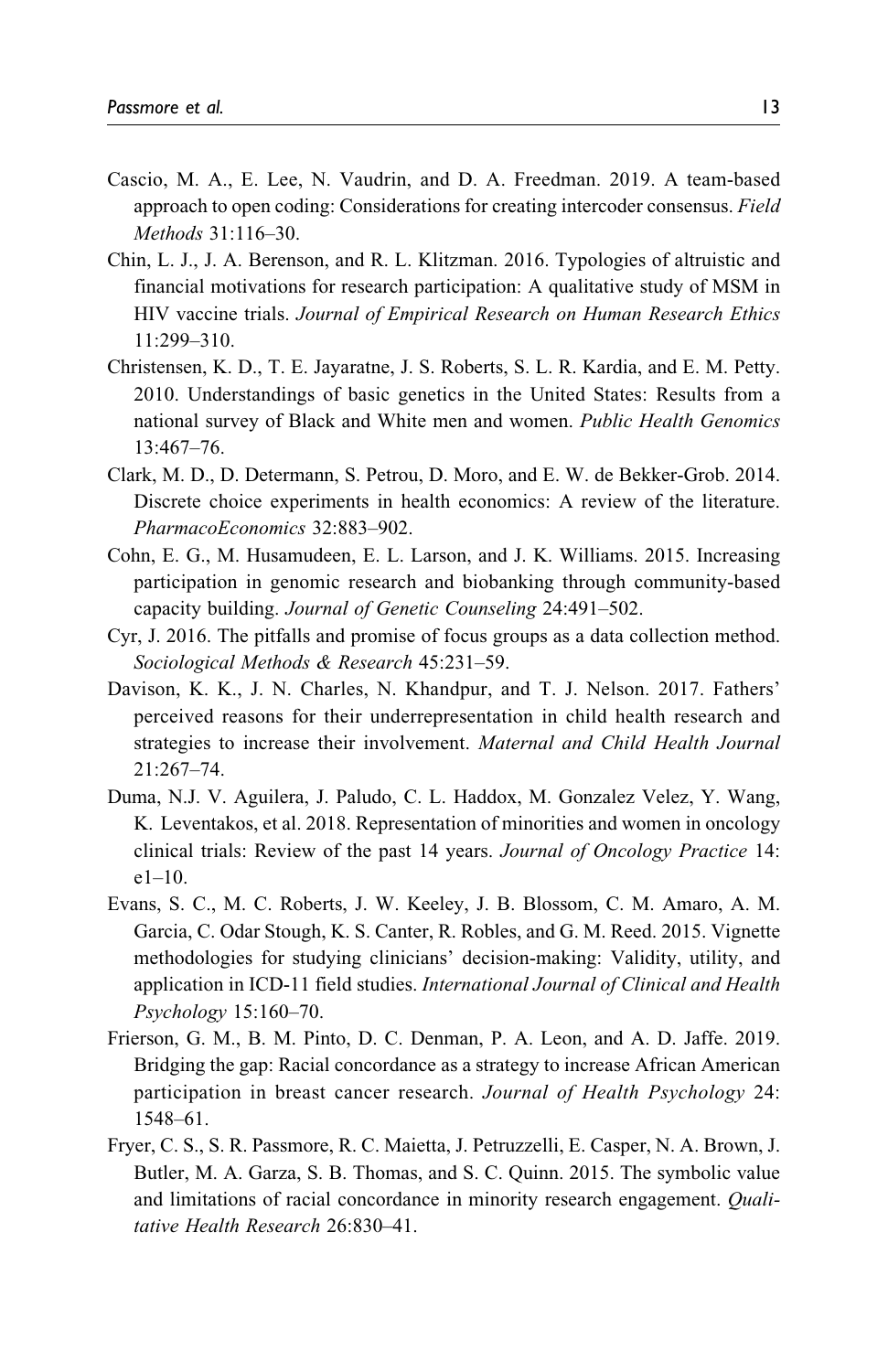- Garza, M. A., S. C. Quinn, Y. Li, L. Assini-Meytin, E. T. Casper, C. S. Fryer, J. Butler, N. A. Brown, K. H. Kim, and S. B. Thomas. 2017. The influence of race and ethnicity on becoming a human subject: Factors associated with participation in research. Contemporary Clinical Trials Communications 7:57–63.
- George, S., N. Duran, and K. Norris. 2013. A systematic review of barriers and facilitators to minority research participation among African Americans, Latinos, Asian Americans, and Pacific Islanders. American Journal of Public Health 104:e16–31.
- Glegg, S. M. N. 2019. Facilitating interviews in qualitative research with visual tools: A typology. Qualitative Health Research 29:301–10.
- Haga, S. B. 2010. Impact of limited population diversity of genome-wide association studies. Genetics in Medicine 12:81–84.
- Halbert, C. Hughes, J. McDonald, S. Vadaparampil, L. Rice, and M. Jefferson. 2016. Conducting precision medicine research with African Americans. PLoS ONE 11: e0154850.
- Haldeman, K. M., R. J. Cadigan, A. Davis, A. Goldenberg, G. E. Henderson, D. Lassiter, and E. Reavely. 2014. Community engagement in US biobanking: Multiplicity of meaning and method. Public Health Genomics 17:84–94.
- Harris-Lacewell, M. V. 2010. Barbershops, Bibles, and BET: Everyday talk and Black political thought. Princeton, NJ: Princeton University Press.
- Hauber, A. B., J. M. González, C. G. M. Groothuis-Oudshoorn, T. Prior, D. A. Marshall, C. Cunningham, M. J. IJzerman, and J. F. P. Bridges. 2016. Statistical methods for the analysis of discrete choice experiments: A report of the ISPOR conjoint analysis good research practices task force. Value in Health 19:300–15.
- Hughes, T. B., V. R. Varma, C. Pettigrew, and M. S. Albert. 2015. African Americans and clinical research: Evidence concerning barriers and facilitators to participation and recruitment recommendations. The Gerontologist 57: 348–58.
- Javitt, G. 2010. Why not take all of me: Reflections on the immortal life of Henrietta Lacks and the status of participants in research using human specimens. Minnesota Journal of Law, Science and Technology 11:713.
- Knepper, T. C., and H. L. McLeod. 2018. When will clinical trials finally reflect diversity? Nature 557:157–59.
- Landry, L. G., N. Ali, D. R. Williams, H. L. Rehm, and V. L. Bonham. 2018. Lack of diversity in genomic databases is a barrier to translating precision medicine research into practice. Health Affairs 37:780–85.
- Latkin, C. A., N. Vu Tuyet Mai, T. Viet Ha, T. Sripaipan, C. Zelaya, N. Le Minh, G. Morales, and V. F. Go. 2016. Social desirability response bias and other factors that may influence self-reports of substance use and HIV risk behaviors: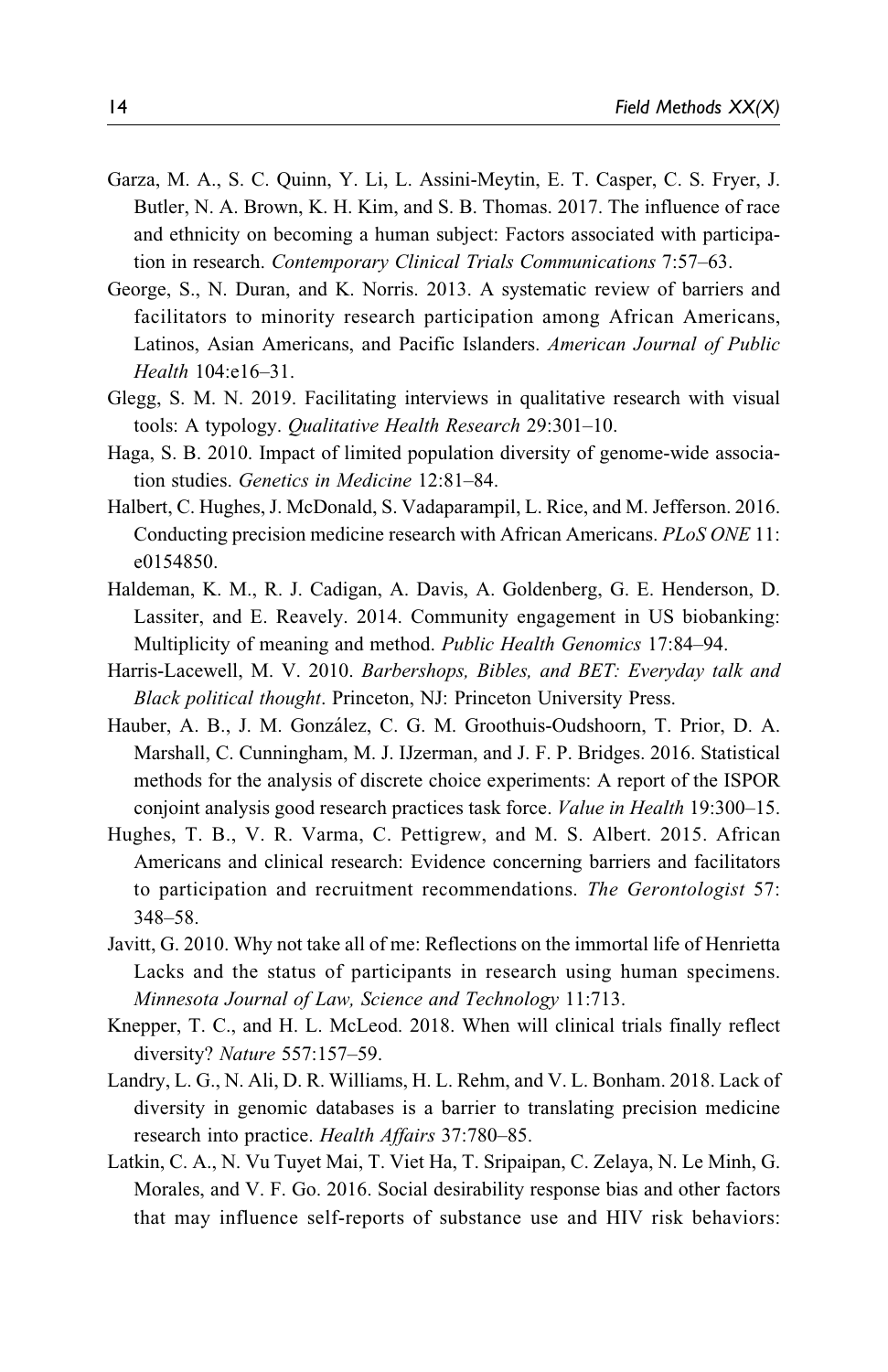A qualitative study of drug users in Vietnam. AIDS Education and Prevention 28:417–25.

- Lee, S. S. J., M. K. Cho, S. A. Kraft, N. Varsava, K. Gillespie, K. E. Ormond, B. S. Wilfond, and D. Magnus. 2019. "I don't want to be Henrietta Lacks": Diverse patient perspectives on donating biospecimens for precision medicine research. Genetics in Medicine: Official Journal of the American College of Medical Genetics 21:107–13.
- Lemke, A. A., W. A. Wolf, J. Hebert-Beirne, and M. E. Smith. 2010. Public and biobank participant attitudes toward genetic research participation and data sharing. Public Health Genomics 13:368–77.
- Lemon, S. C., J. Roy, M. A. Clark, P. D. Friedmann, and W. Rakowski. 2003. Classification and regression tree analysis in public health: Methodological review and comparison with logistic regression. Annals of Behavioral Medicine 26:172–81.
- Linnan, L. A., S. Thomas, H. D'Angelo, and Y. Owens Ferguson. 2012. African American barbershops and beauty salons. New Brunswick, NJ: Rutgers University Press.
- Martinez, P., C. Cummings, K. J. Karriker-Jaffe, and K. G. Chartier. 2017. Learning from Latino voices: Focus groups' insights on participation in genetic research. The American Journal on Addictions 26:477–85.
- Mattocks, K. M., C. Gibert, D. Fiellin, L. E. Fiellin, A. Jamison, A. Brown, and A. C. Justice. 2017. Mistrust and endorsement of human immunodeficiency virus conspiracy theories among human immunodeficiency virus–infected African American veterans. Military Medicine 182:e2073–79.
- Miller, T. 2017. Telling the difficult things: Creating spaces for disclosure, rapport and "collusion" in qualitative interviews. Women's Studies International Forum 61:81–86.
- Mills, Q. T. 2005. "I've got something to say": The public square, public discourse, and the barbershop. Radical History Review >2005:192–99.
- Morse, J. M. 2016. Analyzing and conceptualizing the theoretical foundations of nursing. New York: Springer Publishing Company.
- Ojukwu, E., L. R. Powell, S. D. Person, Milagros C. Rosal, Stephenie C. Lemon, and J. Allison. 2018. Spirituality and willingness to participate in health-related research among African Americans. Journal of Health Care for the Poor and Underserved 29:400–14.
- Oltmann, S. 2016. Qualitative interviews: A methodological discussion of the interviewer and respondent contexts. Forum Qualitative Sozialforschung/Forum: Qualitative Social Research 17:1–16.
- Owens, O. L., D. D. Jackson, T. L. Thomas, D. B. Friedman, and J. R. Hébert. 2013. African American men's and women's perceptions of clinical trials research: